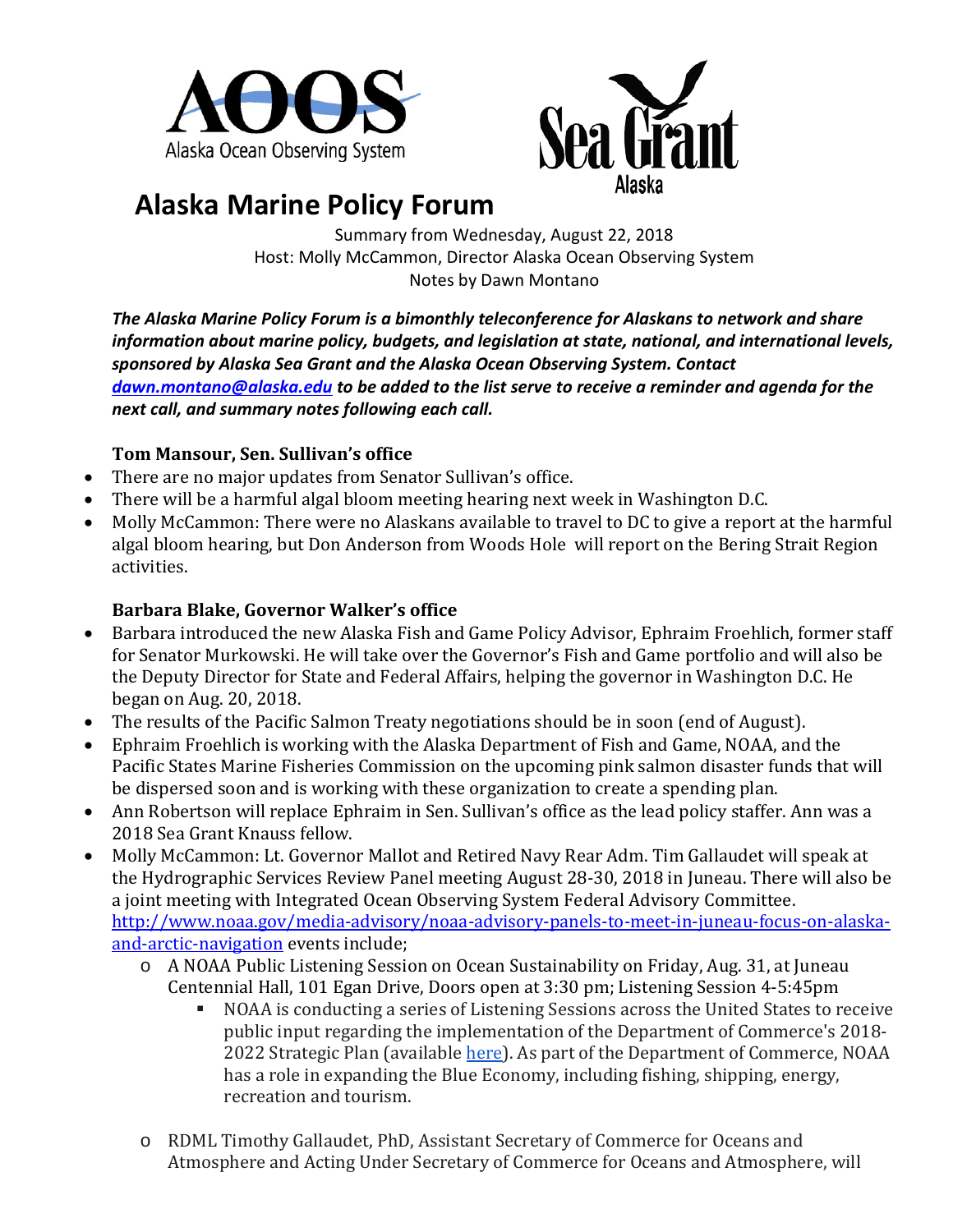discuss opportunities to reduce the nation's seafood trade deficit and promote marine commerce, fisheries, and tourism. His remarks will be followed by a period for public comments. This is an opportunity to ask questions and provide input on implementation of these and other NOAA and Department of Commerce priorities.

## **Governor's Climate Action for Alaska Leadership Team**

• Molly introduced the Climate Action for Alaska Leadership Team by saying she has been participating in it since December 2017, and the Secretariat has been managed by the Institute of the North's Nils Andreassen. Nils has left the Institute and is moving to Juneau, serving as the new Executive Director of the Alaska Municipal League. Jim Gambell will be taking over as Interim Secretariat of the team. <https://institutenorth.org/project/alaska-climate-leadership/>

### **Jim Gambell, Governor's Climate Action Leadership Team**

- On October 31, 2017, Governor Bill Walker signed Administrative Order 289 establishing the Alaska Climate Change Strategy and Climate Action for Alaska Leadership Team. The team focuses on four action areas: mitigation, research, response, and adaptation. This team is comprised of 15 members and of a number of government representatives around the state. On Aug. 2, 2018, the team gathered at UAA campus and developed a [Climate Change Policy,](http://climatechange.gov.alaska.gov/policy/) a short document that expresses the goals dealing with climate change effects, research, adaptation, and mitigation. They also worked on a Climate Change Action Plan, a much broader document that goes into detail of how these action items will happen. It gives specific details, assigns agencies responsibilities, and offers ideas about what Alaskans can do in the near-term and what should be the longer-term goals. The team is also developing a Communications Strategy, which is key to communicate to the public and different audiences. These documents will be formally delivered to the Governor sometime in mid-September. State agencies will have the opportunity to work with the plan and develop their plans around it. This is all open to the public. All the notes and documents are available at <https://dec.alaska.gov/climate-change/> [climatechange.gov.alaska.gov](http://climatechange.gov.alaska.gov/)
- Two advisory panels were formed by the Climate Action Leadership Team. Team members that specialized in certain science and technical areas serve on a Science Advisory Panel and an Oil and Gas Advisory Panel. These two panels are working with the Leadership Team and summaries of their meetings can be found online on the Governor's website. A new version of the Climate Change Action Plan will be available soon (Aug. 2018).
- Representative Paul Seaton asked about science—New science is constantly coming out, so the panel is using the best available science and latest data.
- Public input is needed and appreciated. Submit at [https://institutenorth.org/engage/project](https://institutenorth.org/engage/project-portfolio/public-input/)[portfolio/public-input/](https://institutenorth.org/engage/project-portfolio/public-input/)

# **Paul Seaton, Alaska State Representative**

- "Please be aware that the Kenai Peninsula borough mayor is moving to repeal the anadromous stream ordinance, which sets standards for habitat. Since the state is already in noncompliance with the federal Magnuson-Stevens Act, we might expect essential fish habitat standards to be imposed in state waters as the rearing waters for federally manage species (salmon) if they are no longer able to give the State of Alaska management responsibility. If those standards were removed for an essential fish habitat (Magnuson-Stevens), it would probably come to the forefront in that ongoing management plan debate."
- Molly suggested having a pro/con discussion on the salmon initiative on the next Marine Policy Forum call.